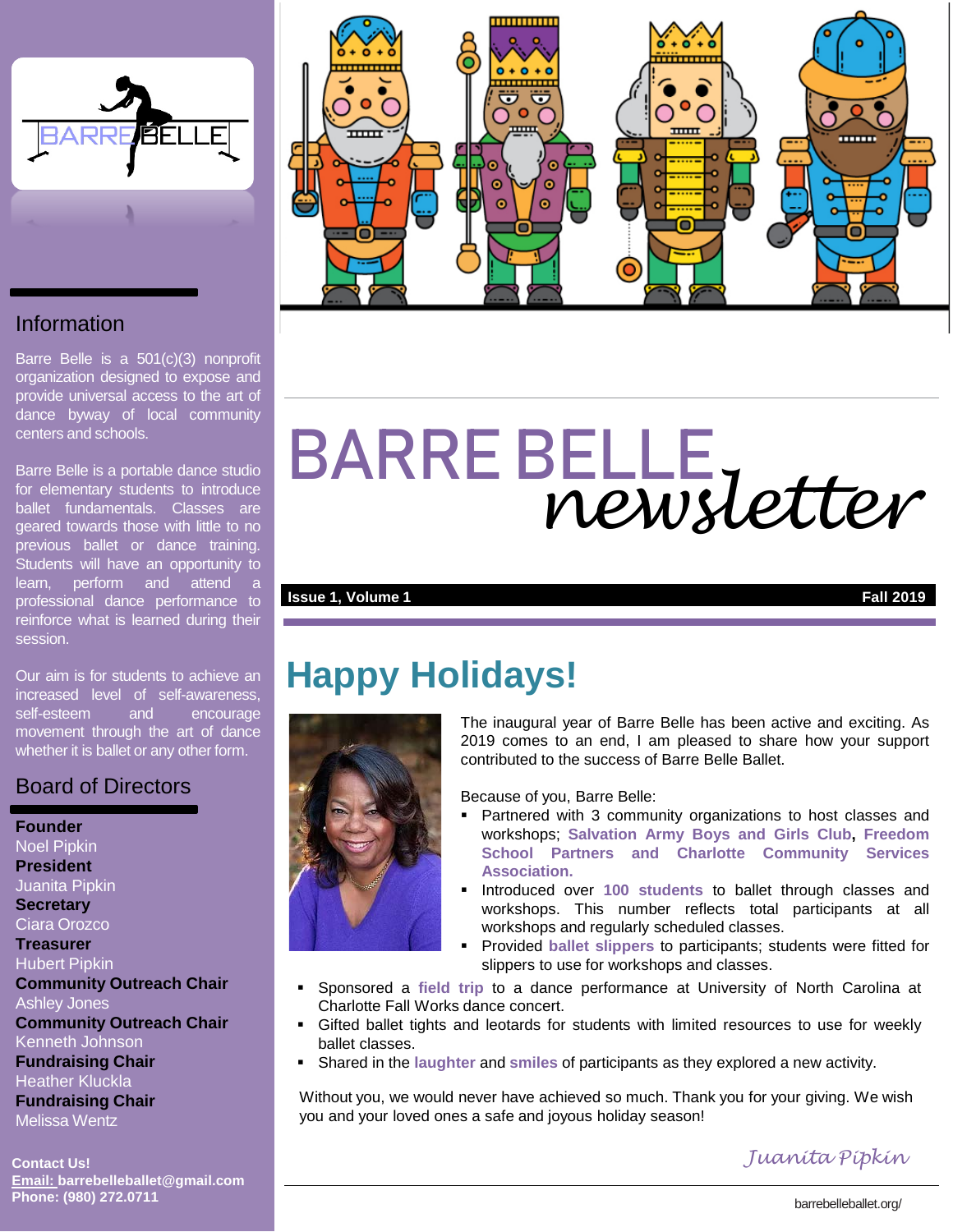# **Meet the Founder** *Noel Pipkin*

Noel Pipkin was introduced to dance at the Abington Arts Center and Cheltenham Center for the Arts in Pennsylvania. As her interest in the art grew, she began studying the **Vaganova** technique under Mary Geiger at Geiger Ballet Studio (MI). While training at Geiger Ballet she became a member of the Michigan Classic Ballet Company and performed in noted works such as Coppelia, The Nutcracker and Giselle. During that time, she auditioned and performed in **the American Ballet Theatre's** Le Corsaire at the Detroit Opera House (MI). Noel later studied the Cecchetti technique at **The Mt. Zion School of Dance** (MI) under Carmen D. Wade. Noel was a featured soloist and performed several roles in the Nutcracker including both Clara and Snow Queen. Shortly after, Noel was awarded a scholarship at Eisenhower Dance Detroit.

Her additional training came from pre-professional summer intensives at Blue Lake Fine Arts Camp, **Pittsburgh Ballet Theatre** and the **Atlanta Ballet**. She has competed in the **Youth American Grand Prix**, a juried competition for young dancers receiving high honors and an invitation to attend master classes in New York.

Noel received a minor in Dance from **Bowling Green State University** (OH) and was a guest ballet instructor at The Beat dance studio during her time at school. She most recently taught at the Premier Foundation's Movement and Motivation , a program to educate students on self esteem and mental health awareness through the arts.



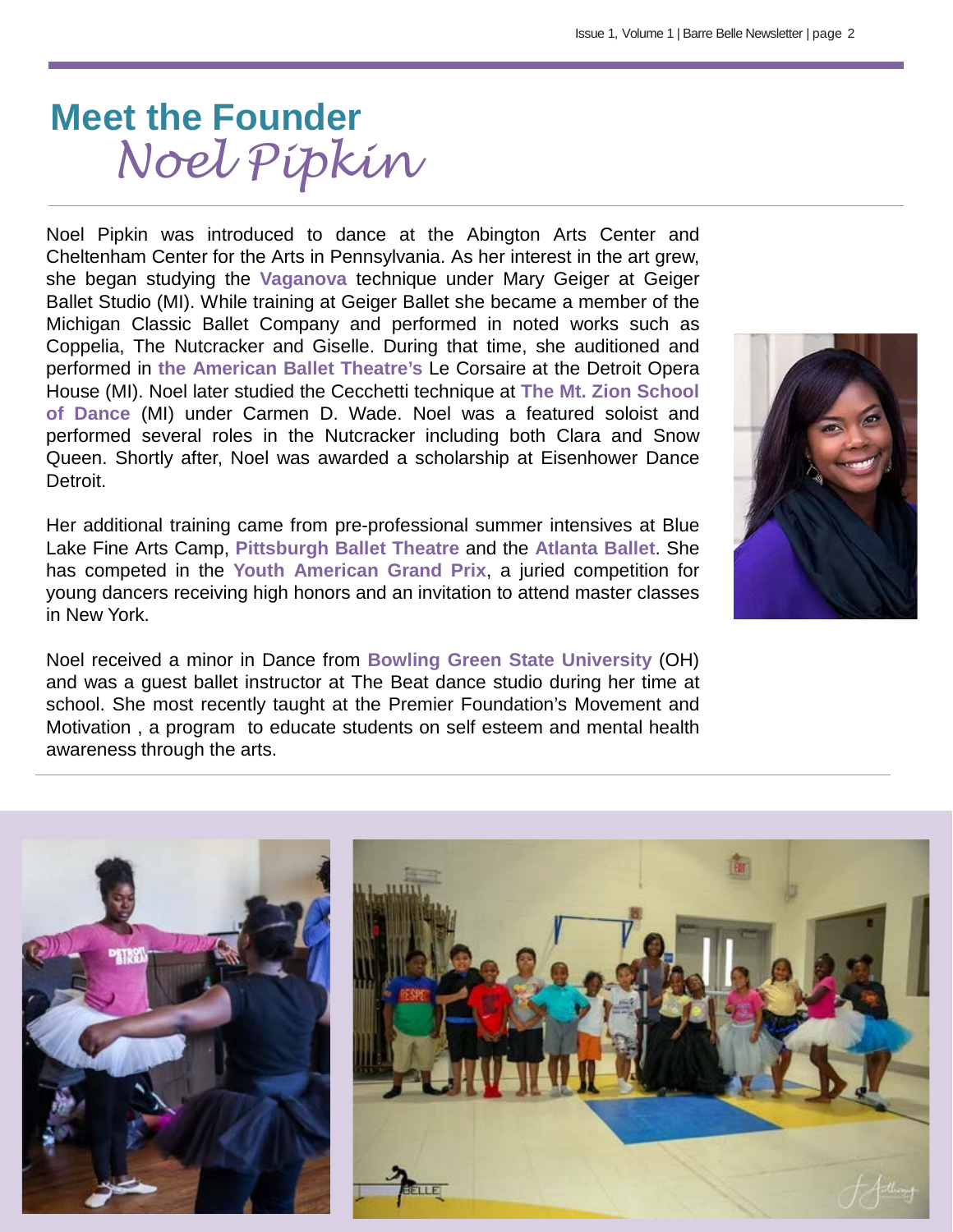# **Upcoming Events & Announcements**



## *Special Thank You to Rose Wuertz*

Barre Belle would like to thank **Rose Wuertz** for all her assistance this fall! Rose, a graduating senior at **University of North Carolina at Charlotte** volunteered her time with our students at the Salvation Army Boys & Girls Club on Wednesday evenings. Rose helped to build our **curriculum**, taught class and **choregraphed** for our Winter Showcase. We are so grateful for her commitment and dedication in our infancy. Wishing her **best wishes** in her future endeavors!

#### **Freedom School Partners**

Our first official partnership was with **Freedom School Partners** during the summer, an organization committed to preventing summer learning loss. Barre Belle volunteers organized classes for over 50 level one students at two of the 18 locations around Charlotte. To learn more about Freedom School Partners, visit **freedomschoolpartners.org!**

## **Salvation Army Boys & Girls Club**

We've thoroughly enjoyed the fall semester at the **Salvation Army Boys & Girls Club** and look forward to continuing this partnership in the spring. In our first semester we registered 12 students that attended class weekly and learned **ballet fundamentals** at the barre while performing **Waltz of the Flowers** from **The Nutcracker**. This group was able to attend a pre-professional performance at University of North Carolina at Charlotte for further exposure in the local dance community. To learn more about the Boys and Girls club visit **salvationarmycarolinas.org/bgccharlotte**/.

## **Charlotte Community Services Association**



Our most recent partnership is with the **Charlotte Community Services Association**. This program shares a similar mission, to expose students to fine arts including **chorus, brass, strings and dance**. Barre Belle is leading the dance portion of this program and is looking forward to our weekly sessions! To learn more about the Charlotte CSA visit **charlottecsa.org.** 

### **Barre Belle & Brews Fundraising Event**

Stay tuned for our upcoming fundraiser at **Birdsong Brewing Co**. Come support Barre Belle while enjoying **local beer, cider** and **wine**! Tickets will include two pours, complimentary glass and **raffle** entry! All proceeds will go directly to Barre Belle and our students. More information to come!

#### **Connect with us on social media!**



@barrebelleballet facebook.com/barrebelleballet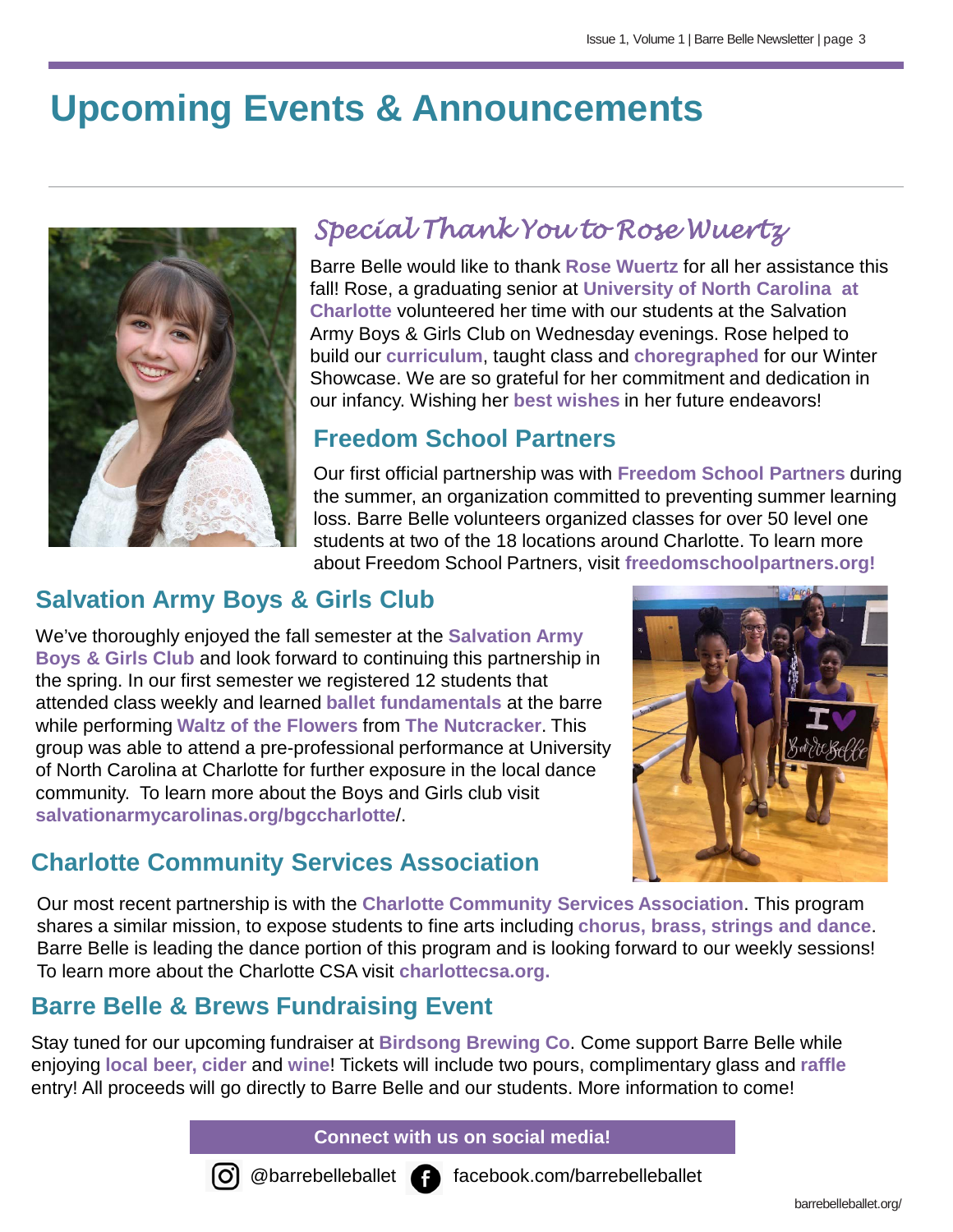# **Support Barre Belle As You Shop**



You can get your holiday shopping done and support Barre Belle at no extra cost to you when you shop at **smile.amazon.com**!

**The Amazon Foundation** donates .5% of every dollar to the participating nonprofit you designate. As an Amazon shopper you can support our **nonprofit** by ordering your products from the Smile.Amazon.com. Only smile.amazon.com products are eligible for the Amazon Foundation to **donations**. To support Barre Belle through smile.amazon.com you can:

- 1. Type in **smile.amazon.com** in your browser
- 1. Go to your account by selecting the horizontal lines in the top left corner
- 2. Near the bottom of the page see "**Select a Charity**"
- 3. Type in **Barre Belle**

We appreciate your continued support for Barre Belle while shopping with Amazon!







**PayPal.Me/barrebelleballet \$barrebelleballet Facebook.com/barrebelleballet**